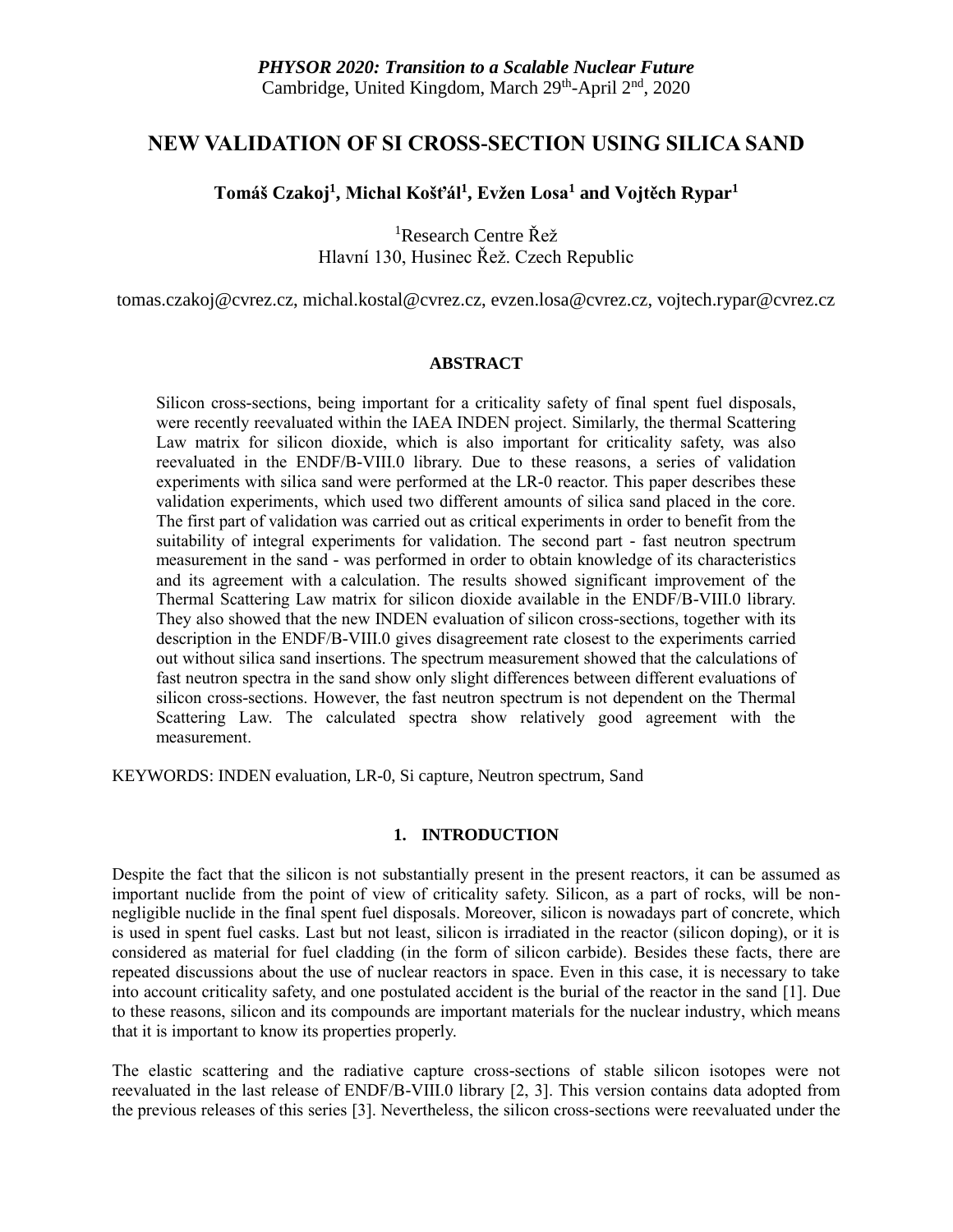INDEN project by a collaboration of Oak Ridge National Laboratory and IAEA [3]. These data are not available in the present major versions of nuclear data libraries.

Another important fact is the update of the Thermal Scattering sub-library of ENDF/B-VIII.0. Among others, this version includes an updated silicon dioxide Thermal Scattering Law matrix (hereinafter TSL) and newly added TSL for silicon carbide [2].

These new facts mean that it is very important to validate these data precisely. Nowadays, there are several benchmarks containing a sufficient amount of silicon. The most suitable is benchmark describing the experiment performed at the Big Physical Stand in Russia. This experiment contained silicon in the form of silicon dioxide sand. The experiment was conducted using two types of fuel – based on plutonium or uranium [4]. This benchmark was used in the preparation of the INDEN reevaluation of silicon [3].

It is important to validate the new data in an experiment which was not used in the preparation of new nuclear data. Due to this reason, the new series of integral experiments were performed at the LR-0 reactor. These experiments, as well as the Russian experiment, contained silicon in the form of silica sand.

## **2. EXPERIMENTS AND CALCULATIONS**

The experiments were conducted at the LR-0 reactor, located at Řež, Czech Republic. The reactor is a versatile light-water, zero-power, pool-type reactor. It is used for measurement of neutron-physical characteristics of the VVER type reactors, studies of neutronic properties of inserted materials, and measurement of spectral averaged cross-sections. The reactor is operated with a various distribution of fuel assemblies, the properties of which are similar to the fuel of VVER power plants. The reactivity of the reactor can be controlled by a change in the moderator level or by the control clusters. The reactivity of all experiments described in this paper was controlled by the change in the moderator level, and fuel was only partially flooded by water.

Typical thermal neutron flux (below 1eV) during activation experiments of the smaller core is about  $3\times10^7$  cm<sup>-2</sup>s<sup>-1</sup> and a fast flux (above 100 keV) is about  $6\times10^7$  cm<sup>-2</sup>s<sup>-1</sup>. The larger core has thermal neutron flux about  $9\times10^6$  cm<sup>-2</sup>s<sup>-1</sup>, fast flux about  $2\times10^7$  cm<sup>-2</sup>s<sup>-1</sup>. Neutron flux in other types of experiments (pin power density measurements, critical experiments, etc.) is several orders lower.

## **2.1. Experiments - Criticality**

Experiments were performed with a different amount of sand. The first experiment consisted of one hexagonal aluminum module partially filled with silica sand. Totally, almost 50 kg of sand was used, and an average density was  $1.439$  g/cm<sup>3</sup>. A height of sand has reached 78.2 cm, so the height of sand was approximately two-thirds of the fission column. The module with sand was closely surrounded by six fuel assemblies with an average enrichment of 3.3 % (see the left side of [Figure 1](#page-2-0)).

The second experiment consisted of seven modules filled with sand. The modules had the same properties as the module in the previous case. Totally, 350 kg of silica sand was used, and the averaged density of sand was  $1.453$  g/cm<sup>3</sup>. The heights of sand were between 74.5 and 78.1 cm. The modules with sand were placed in a hexagonal lattice, and they were tightly surrounded by twelve fuel assemblies with an average enrichment of 3.6% (see the right side of [Figure 1](#page-2-0)). The 3.6% enrichment was used due to the insufficient number of 3.3% fuel assemblies.

The experiments were also performed without insertion, on that account, only the aluminum module was inserted into the core. These types of experiments were used to determine the influence of sand on criticality. All experiments were repeated several times, and the average heights of the moderator are listed in [Table II.](#page-4-0)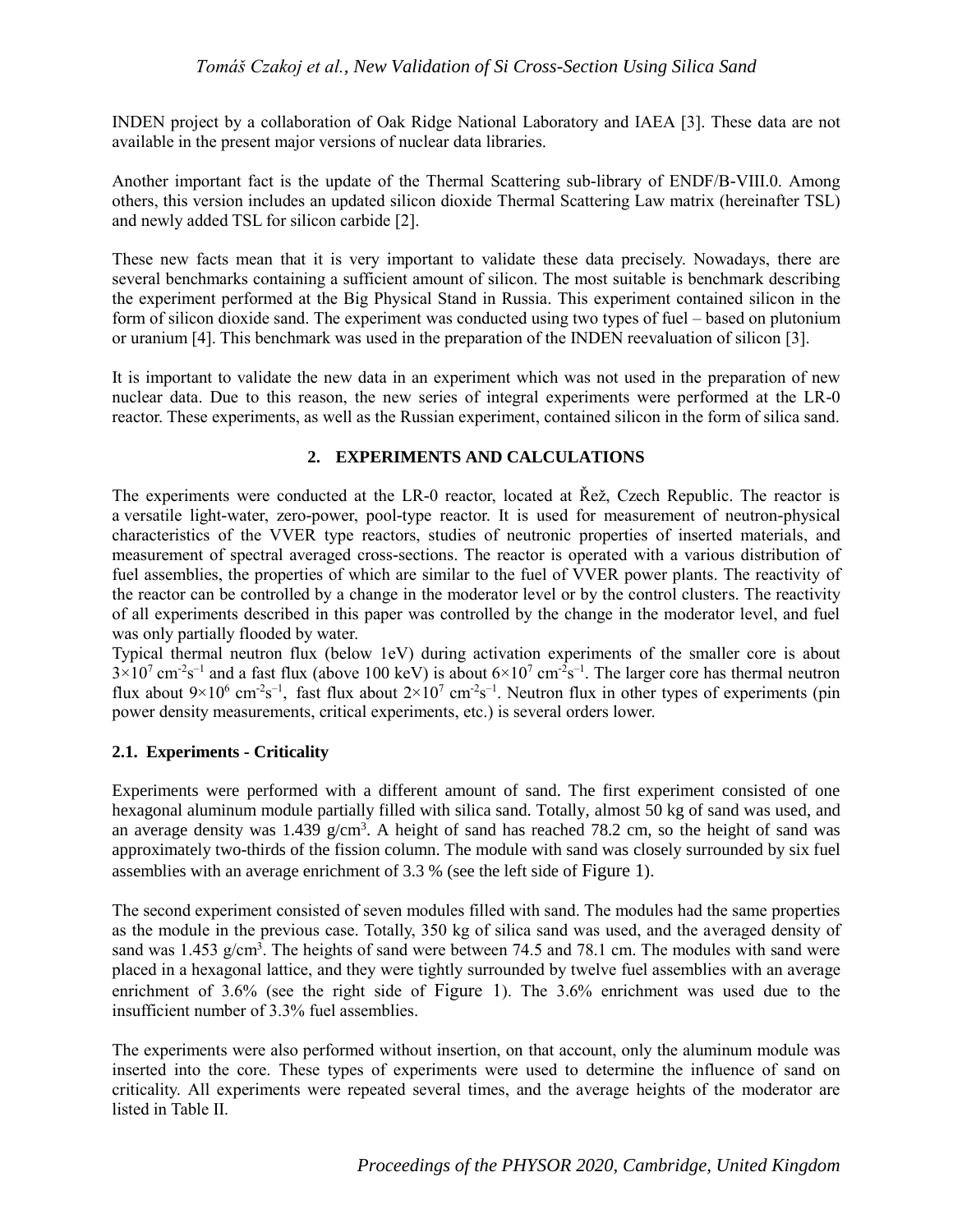

**Figure 1. Schematic drawing of experiments with modules with sand.**

## <span id="page-2-0"></span>**2.2. Experiments – Neutron Spectrometry**

Measurement of the neutron spectrum was carried out for the case with seven channels with sand. An aluminum cylindrical channel was placed into the center of the central module with sand. This cylindrical channel was not filled with sand, and the channel served as a guide tube for the spectrometer (see [Figure](#page-2-1)  [2\)](#page-2-1). Due to the presence of the cylindrical channel, the height of sand in the central channel has increased by 11 cm (the mass of sand was conserved).

The high-energy region of the neutron spectrum was measured by the method of recoiled protons in the energy range 1.2 – 10 MeV with 0.1 MeV–wide energy groups. The measurements were taken with a stilbene scintillator detector. The stilbene scintillator crystal sized  $1\times1$  cm with neutron and gamma pulse shape discrimination was used (hereinafter Stilbene), more information about the used measurement apparatus can be found in [5], calibration of the detector is well-described in [6]. The thermal energy region measurement was out of the scope of the paper, and it was measured later using reaction rate measurement.



<span id="page-2-1"></span>**Figure 2. Illustration of central tube for neutron spectrometry.**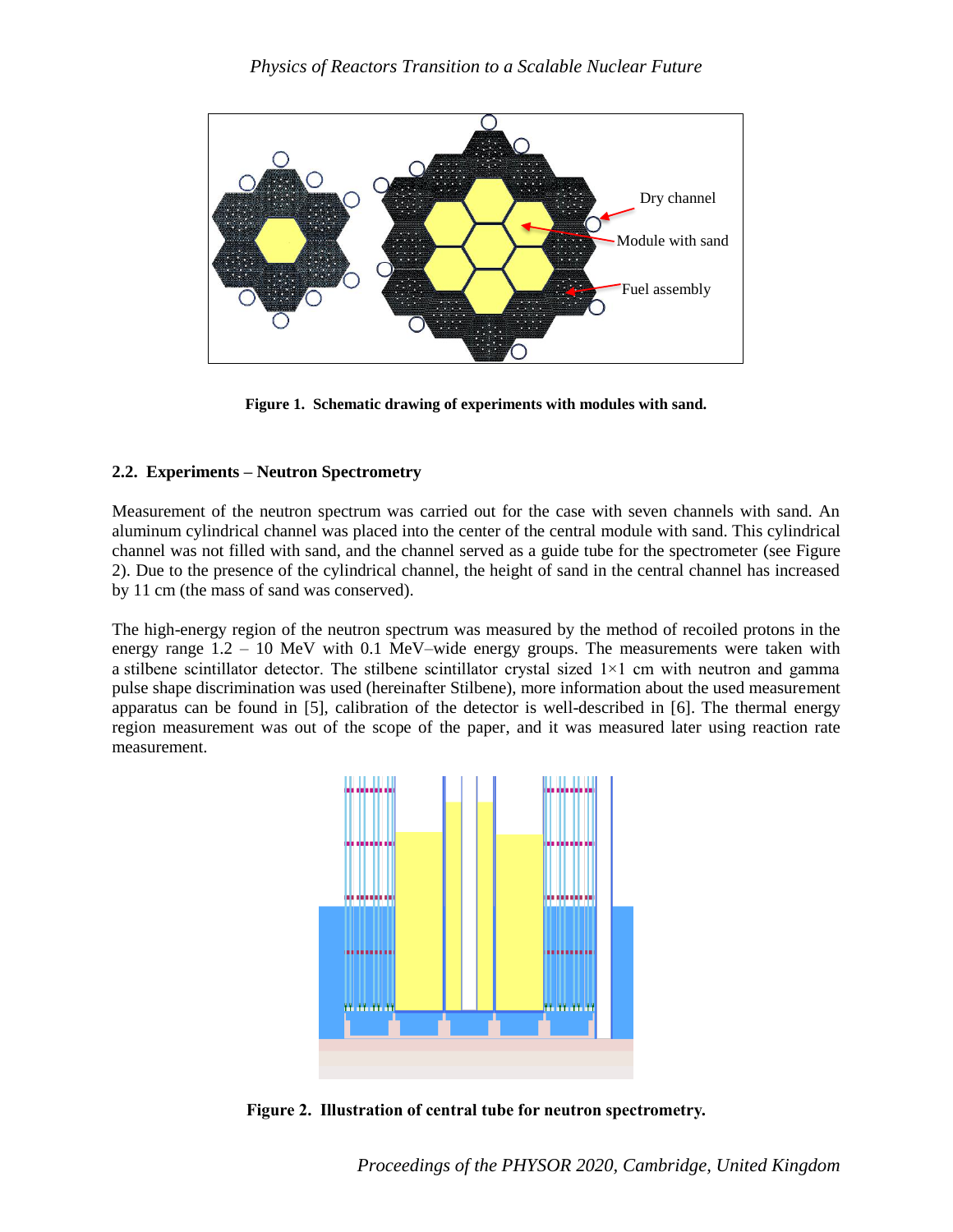## **2.3. Calculations**

Calculations were made using the Monte Carlo method employing the MCNP6.2 code [7]. All materials excluding silicon in the sand and uranium were defined in the ENDF/B-VII.1 library [8]. Uranium was defined in the ENDF/B-VIII.0 library [2]. The computational models for both experiments contained silicon defined in INDEN evaluation [3], ENDF/B-VII.1 [8], and ENDF/B-VIII.0 [2]. The thermal scattering law matrix for sand was available only in ENDF/B-VII.1 and ENDF/B-VIII.0, so they were used only with the corresponding library. The TSL matrix from ENDF/B-VIII.0 was also tested with the INDEN evaluation. These calculations were also tested without application of the TSL matrix for sand.

Moreover, due to the larger influence of sand, silicon in the large sand experiment was also defined in other libraries. These libraries were as follows: JENDL-3.3 [9], JENDL-4.0 [10], JEFF-3.1 [11], JEFF-3.2 [12], JEFF-3.3 [13], CENDL3.1 [14], TENDL-2017 [15, 16], and ROSFOND-2010 [17]. The thermal scattering law matrix for sand was not available in these libraries, so no TSL library for sand was used in these calculations.

The measured critical moderator levels were used in the calculation. MCNP criticality calculations employed 40,000 source neutrons per generation and 5,000 active generations. The skipping of the first 50 generations assured correct source convergence.

Spectra calculations were performed using silicon defined in the INDEN evaluation or ENDF/B-VII.1 library. The influence of the TSL matrix on spectra was also determined. Spectra calculations were performed with 40,000 neutrons per generation and 1,000,050 generations (1,000,000 active and 50 inactive). This setting assured statistical uncertainty below 2% in the energy below 7.5 MeV and statistical uncertainty below 5% in the range of  $7.5 - 10$  MeV. The obtained results were modified by Gaussian broadening using parameters for the stilbene detector.

The experimental uncertainties in  $k_{\text{eff}}$  associated with the experiments are mostly caused by manufacturing and measurement tolerances. The identified sources of uncertainties are summarized in [Table I.](#page-3-0) The influence of these occurrences was assessed by one-sided direct perturbations of the model. And assuming that the sources are uncorrelated, a total uncertainty was determined as the square root of the sum of squares of each source.

<span id="page-3-0"></span>

| Source of uncertainty   | Value $(1 \sigma)$           | Case with smaller<br>amount of sand [pcm] | Case with higher<br>amount of sand [pcm] |
|-------------------------|------------------------------|-------------------------------------------|------------------------------------------|
| Fuel assembly pitch     | $0.15$ [cm]                  | 94                                        | 30                                       |
| <b>Fuel Density</b>     | $0.0093$ [g/cm3]             | 12                                        |                                          |
| <b>Fuel Enrichment</b>  | $0.01$ [wt.%]                | 38                                        | 34                                       |
| <b>Fuel Impurities</b>  | $0.115$ [wt.% relative to U] | 35                                        | 64                                       |
| Moderator density       | $0.0004$ [g/cm3]             | 10                                        | 6                                        |
| Moderator impurities    | $1$ [ppm BE]                 | 23                                        | 47                                       |
| Moderator level         | $0.058$ [cm]                 | 12                                        | 12                                       |
| Outer cladding diameter | $0.0016$ [cm]                | 47                                        | 84                                       |
| Sand density            | $0.0015$ [g/cm3]             |                                           |                                          |
| Sand impurity           | $0.40$ [wt.%]                | 6                                         | 16                                       |
| Total                   |                              | 121                                       | 126                                      |

## **Table I. Sources of uncertainties in experiments.**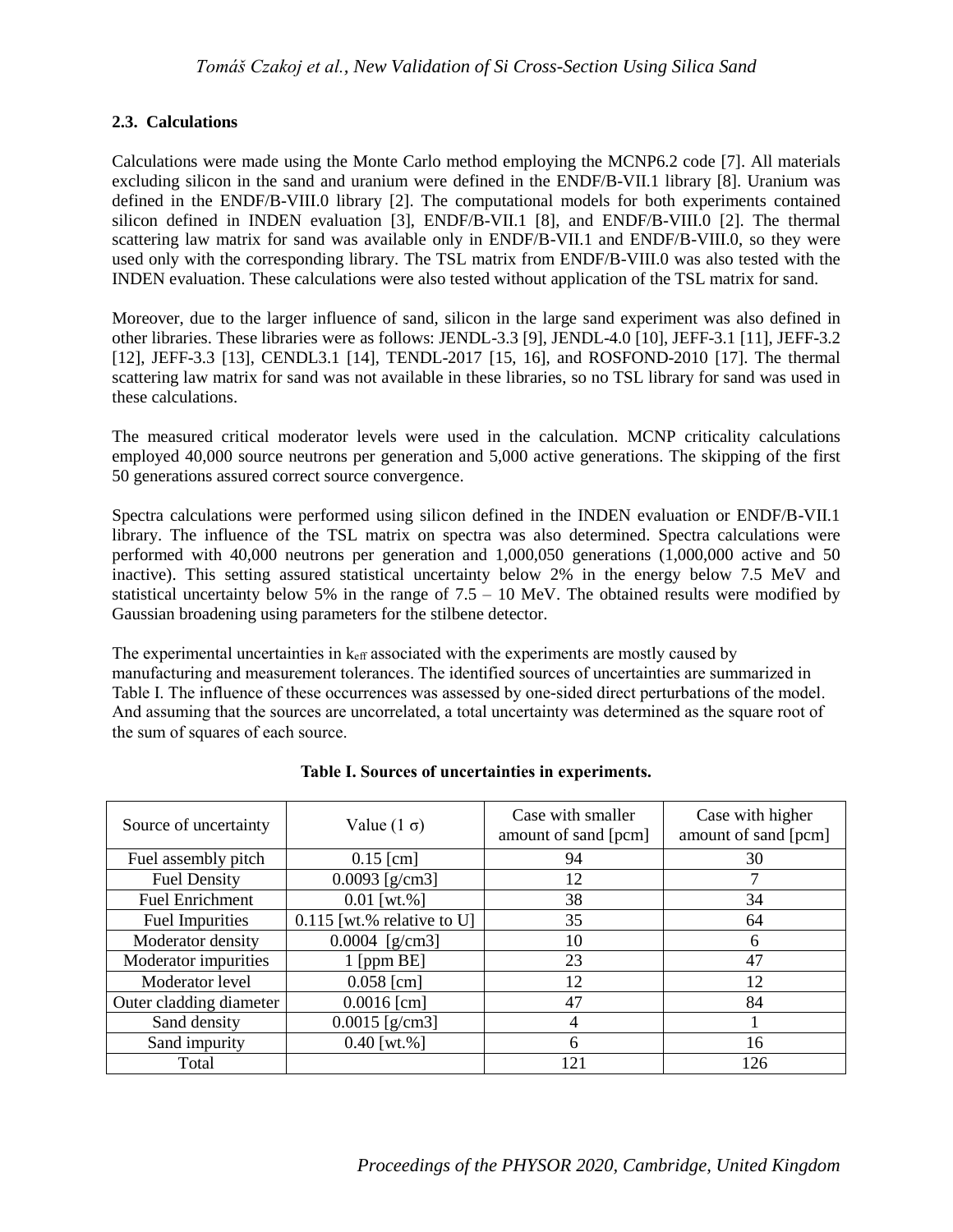## **3. RESULTS AND DISCUSSION 3.1. Comparison of Calculation and Experiments – Criticality**

The experimentally determined critical configurations listed i[n Table II](#page-4-0) show that the insertion of the sand has a positive impact on reactivity, as the amount of moderator needed to reach criticality is lower. The calculated k<sub>eff</sub> for the small experiment without sand insertion is 0.99958  $\pm$  0.00005, the calculated k<sub>eff</sub> for the large experiment without sand is  $1.00340 \pm 0.00005$ . It is apparent that the large experiment has a larger bias. This bias is most likely caused by modeling simplifications and <sup>234</sup>U content, which is neglected in the benchmark model.

## **Table II. Critical moderator levels.**

<span id="page-4-0"></span>

|                   | Case with smaller amount of sand | Case with higher amount of sand |
|-------------------|----------------------------------|---------------------------------|
| With insertion    | $48.83 \pm 0.06$ cm              | $45.73 \pm 0.01$ cm             |
| Without insertion | $55.72 \pm 0.03$ cm              | $57.47 \pm 0.01$ cm             |

The results of the criticality calculations of the small experiment are depicted in [Figure 3.](#page-4-1) It is obvious that the new TSL matrix rapidly decreases the difference between empty and filled experiment. The difference between ENDF/B-VIII.0 and INDEN cross-sections is about 40 pcm, and the difference between the calculation of empty and filled experiments is nearly 20 pcm.



## <span id="page-4-1"></span>**Figure 3. Multiplication factor for small experiment with silicon in different nuclear data libraries.**

The results for the large experiment are depicted in [Figure 4](#page-5-0) and [Figure 5.](#page-5-1) Not surprisingly, the trend in [Figure 4](#page-5-0) is the same as in [Figure 3.](#page-4-1) The application of the new TSL matrix considerably decreases the difference between the calculation of the experiment with and without sand, and both ENDF/B-VIII.0 and INDEN evaluation give reasonable results. The large differences between experiments in [Figure 5](#page-5-1) are caused by the nonexistence of the TSL matrix for sand in the applied libraries for silicon in the sand. The differences between results in this figure are within 60 pcm, and TENDL-2017 gives the best results. Oppositely, CENDL3.1 gives results farthest from the experiment without sand.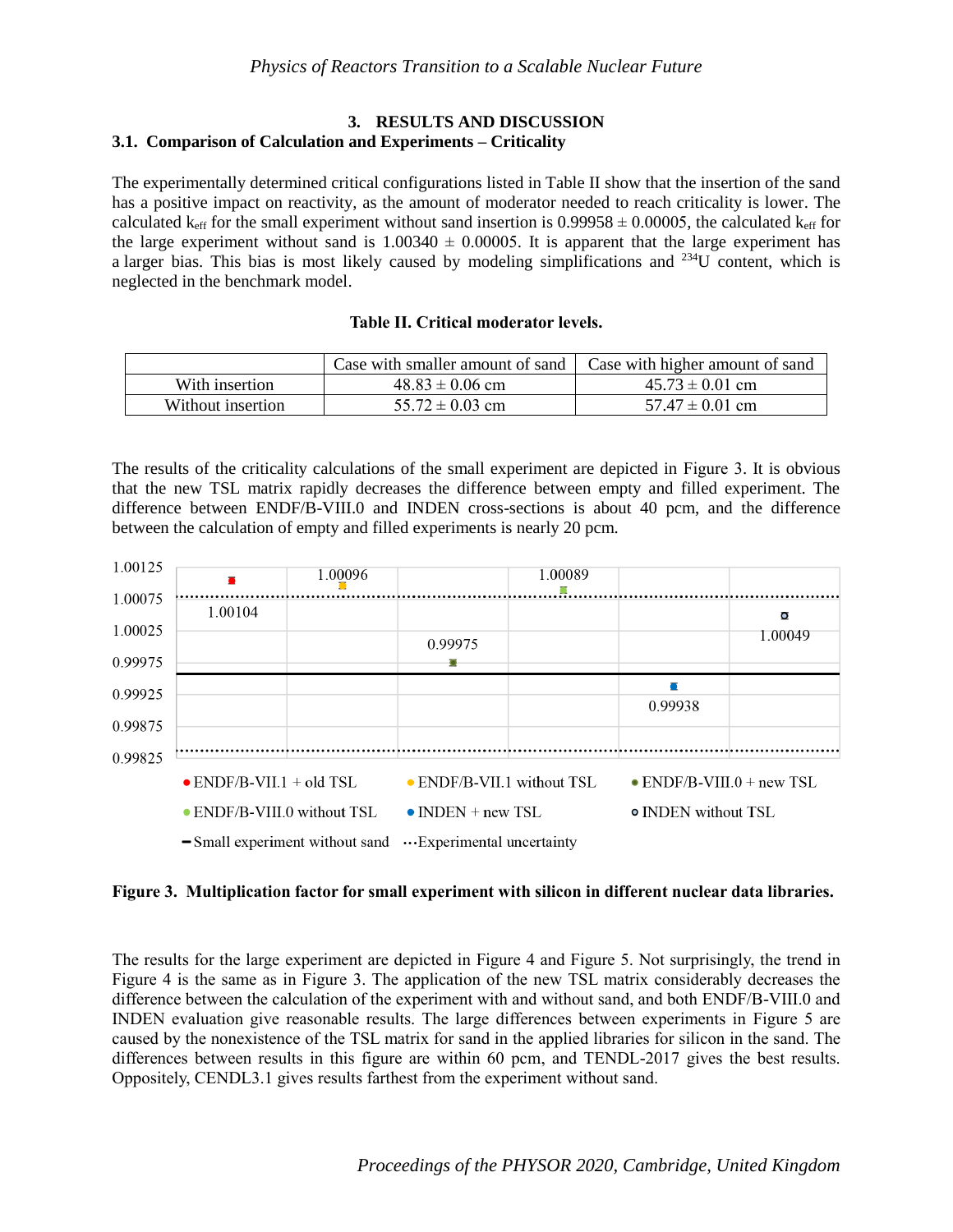## *Tomáš Czakoj et al., New Validation of Si Cross-Section Using Silica Sand*



<span id="page-5-0"></span>**Figure 4. Multiplication factor for large experiment with silicon in different nuclear data libraries.**



<span id="page-5-1"></span>**Figure 5. Multiplication factors for large experiment with silicon in other nuclear data libraries.**

## **3.2. Comparison of Calculation and Experiments – Neutron Spectrometry**

[Figure 6](#page-6-0) shows a comparison of the experimentally determined and calculated spectra in the sand. The figure shows only one calculated spectrum because the differences between calculated spectra were only in the thermal region, which is not covered by the measurement. The experimentally determined spectrum is normalized to 1 in integral above 3 MeV.

For the experiment, the statistical uncertainties along with the uncertainties of calibration and uncertainty in detector resolution are in the range of 5-10% below 2.5 MeV, about 5–6% in 2.5–7 MeV, and reach 10% in the energy region above 7 MeV. The higher uncertainties in the lowest energy region are caused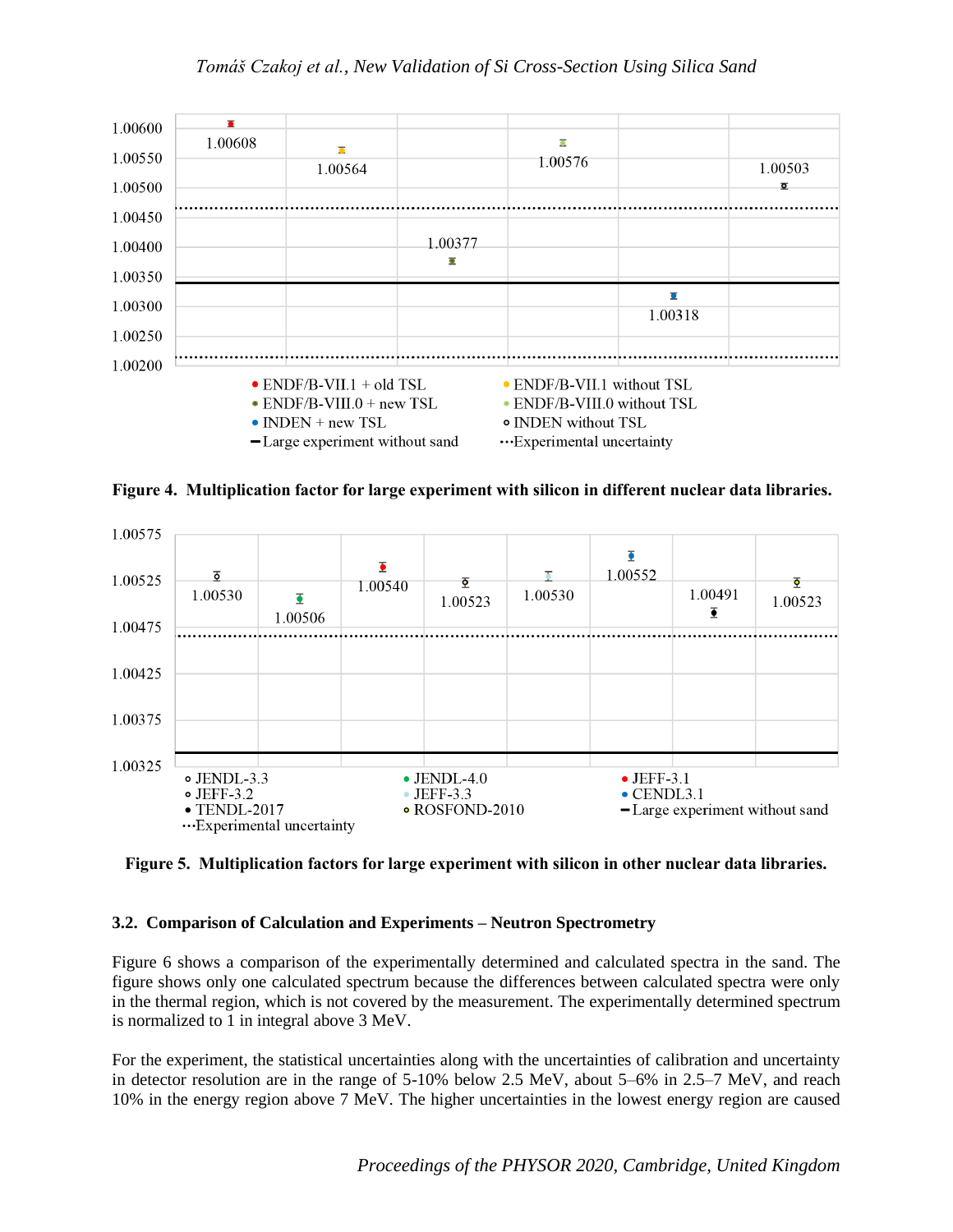by the higher influence of uncertainties of the calibration, and the higher uncertainties in the highest energy region are caused by the problem with a spectrum deconvolution.

As can be seen in [Figure 6,](#page-6-0) the calculated spectra are almost the same and the differences between them are within 2.5%. Due to this reason, the sand library selection has almost no influence on the calculation of the neutron stilbene detector response and only one calculated spectrum with silicon in INDEN is depicted. The spectrum measured in the sand is in relatively good agreement with calculations. The calculations significantly overpredict peak around 2.3 MeV, but this is caused by problems with the resolution of the stilbene spectrometer.



**Figure 6. Neutron spectrum in sand.**

#### **4. CONCLUSIONS**

<span id="page-6-0"></span>Since the silicon cross-sections were reevaluated under the INDEN project and due to the update of the TSL matrix for sand in the ENDF/B-VIII.0 library, the set of experiments using silica sand was performed for validation of these new data. The calculations of critical experiments were performed using a wide range of nuclear data libraries. These calculations show the significant influence of the new TSL matrix for sand. Its application significantly decreases discrepancies between experiments with and without insertion. Opposite to that, the old TSL matrix for sand increases the discrepancy between experiments. The ENDF/B-VIII.0 and INDEN evaluation of silicon cross-sections, in case of application TSL matrix, give satisfactory results, the INDEN slightly underestimates the experiments, and oppositely ENDF/B-VIII.0 overestimates the experiments. Comparison of calculations of spectrum in the sand with the measurement showed a large overestimation of neutron flux in energies around 2.3 MeV, other energies are in relatively good agreement.

The experiments with silica sand will be extended at least by the reaction rates measurement. This experiment will describe also the thermal and epithermal part of neutron spectra. A benchmark describing the critical experiments is in preparation, and a benchmark describing the future reaction rates measurement is also planned.